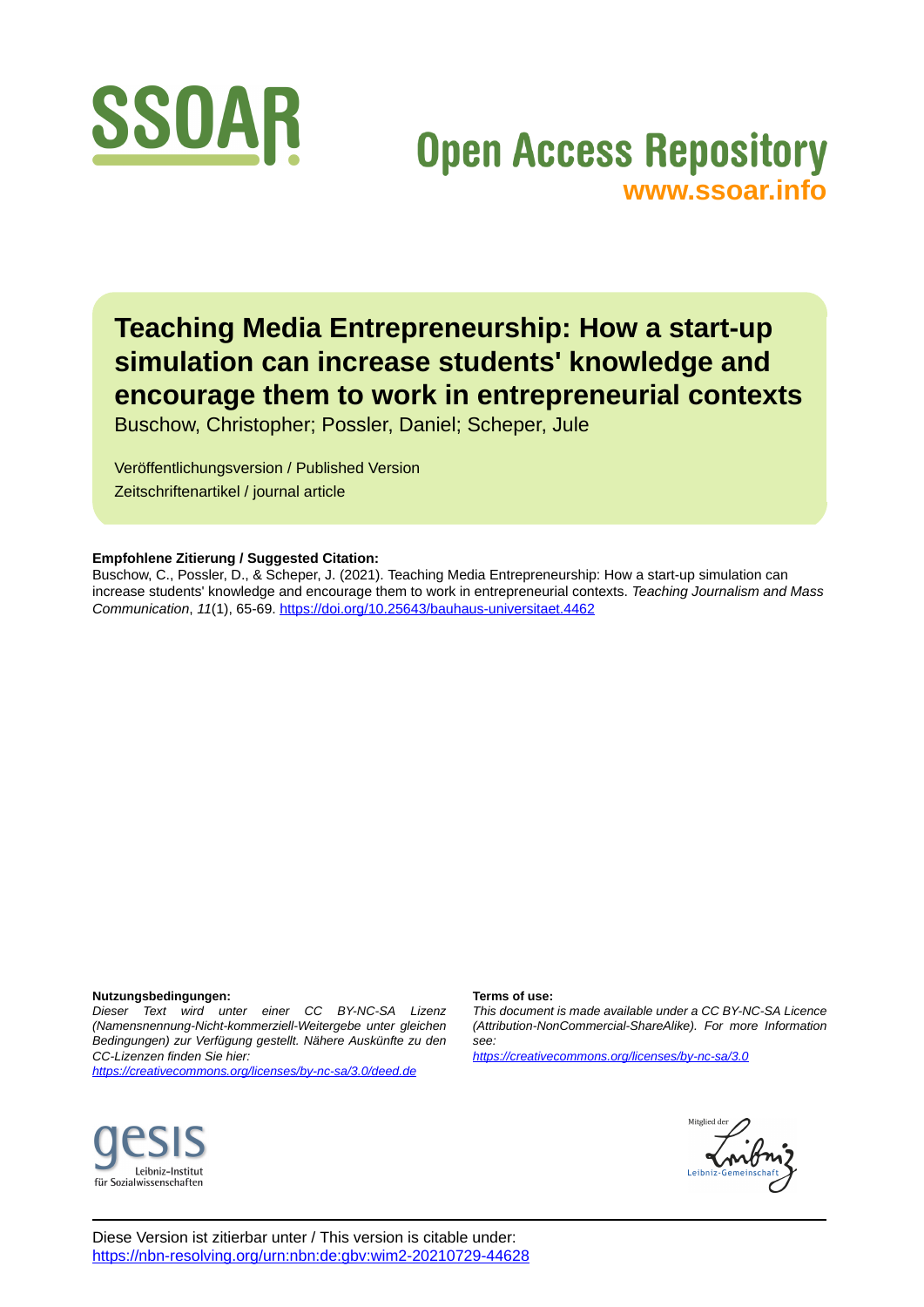# Teaching Journalism & Mass Communication

A journal published **SPIG** by the AEJMC Small Programs Interest Group

*Vol. 11, no. 1 (2021), pp. 65-69 http://www.aejmc.us/spig/journal*

# **Teaching Media Entrepreneurship:**

**How a start-up simulation can increase students' knowledge and encourage them to work in entrepreneurial contexts**

> Christopher Buschow *Bauhaus-Universität Weimar*

Daniel Possler *Hanover University of Music, Drama and Media*

Jule Scheper *Hanover University of Music, Drama and Media* 

Entrepreneurship and start-up activities are seen as a key response to recent upheavals in the media industry: Newly founded ventures can act as important drivers for industry transformation and renewal, pioneering new products, business models, and organizational designs (e.g. Achtenhagen, 2017; Buschow & Laugemann, 2020).

In principle, media students represent a crucial population of nascent entrepreneurs: individuals who will likely become founders of start-ups (Casero-Ripollés *et al.,* 2016). However, their willingness to start a new business is generally considered to be rather low (Goyanes, 2015), and for journalism students, the idea of innovation tends to be conservative, following traditional norms and professional standards (Singer & Broersma, 2020). In a sample of Spanish journalism students, López-Meri *et al.* (2020) found that one of the main barriers to entrepreneurial intentions is that students feel they lack knowledge and training in entrepreneurship.

In the last 10 years, a wide variety of entrepreneurship education courses have been set up in media departments of colleges and universities worldwide. These programs have been designed to sensitize and prepare communications, media and journalism students to think and act entrepreneurially (e.g. Caplan *et al.,* 2020; Ferrier, 2013; Ferrier & Mays, 2017; Hunter & Nel, 2011). Entrepreneurial competencies and practices not only play a crucial role for start-ups, but, in times of digital transformation, are increasingly sought after by legacy media companies as well (Küng, 2015).

At the Department of Journalism and Communication Research, Hanover University of Music, Drama and Media, Germany, we have been addressing these developments with the "Media Entrepreneurship" program. The course, established in 2013, aims to provide fundamental knowledge of entrepreneurship, as well as promoting students' entrepreneurial thinking and behavior. This article presents the pedagogical approach of the program and investigates learning outcomes. By outlining and evaluating the Media Entrepreneurship program, this article aims to promote good practices of entrepreneurship education in communications, media and journalism, and to reflect on the limitations of such programs.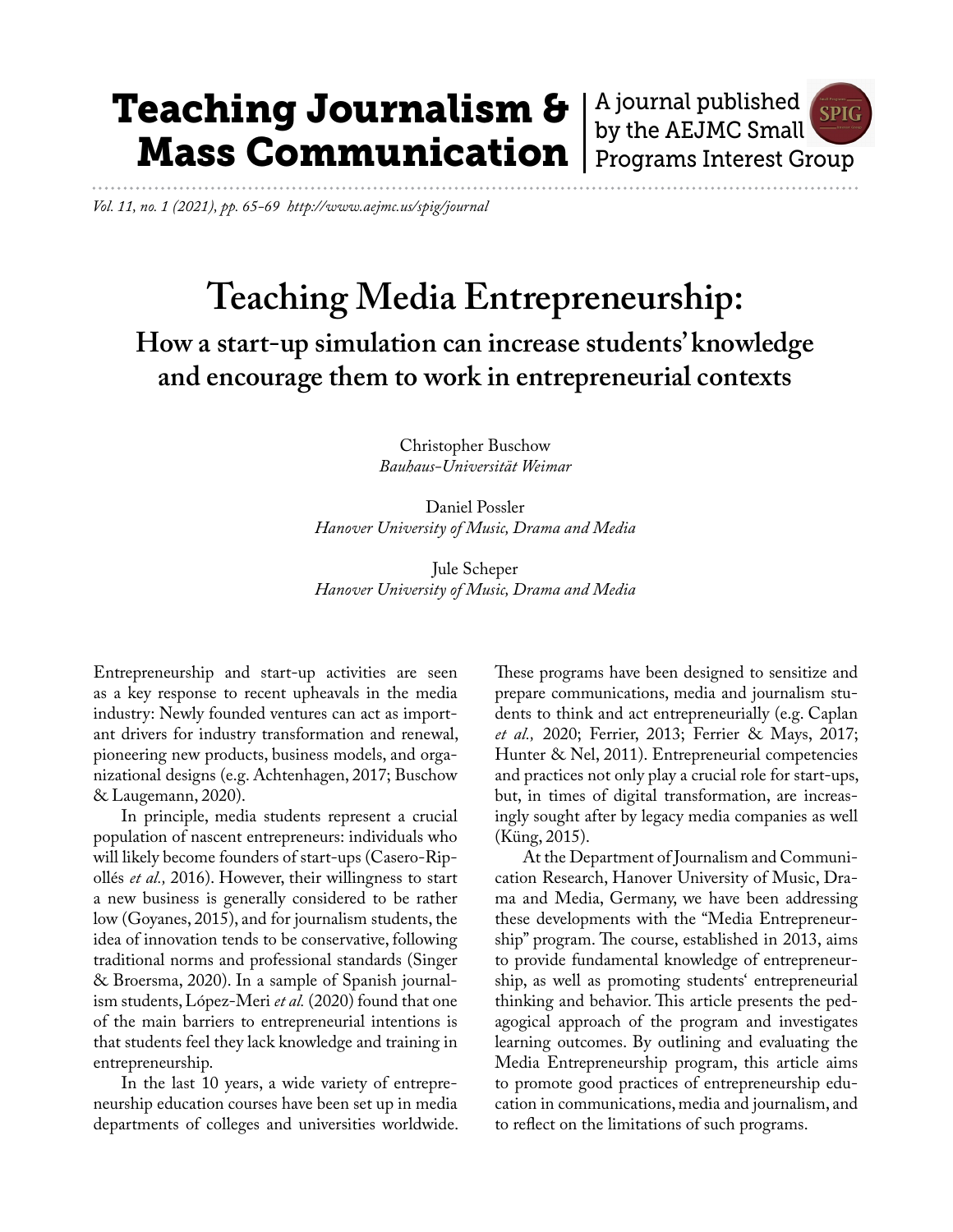## **1. Pedagogical approach**

Media Entrepreneurship is an interactive and experiential start-up simulation focused on the process of taking a media venture from a concept to a successful business. Besides the transfer of knowledge and skills, the program also aims to encourage participants to work in an entrepreneurial context. This includes setting up their own business based on the ideas developed in the simulation, or at a later point in time.

The pedagogical approach is structured around the following five learning components:

- *1. Development of a business model:* In teams of five, students conceive their own media product and a viable business model for a complex and changing environment.
- *2. Classes:* Face-to-face teaching in workshops and a Moodle-based eLearning environment allow students to develop a clear understanding of challenges in the media industry, identify business opportunities and learn to build a successful media start-up. Teaching is based on entrepreneurial concepts and tools, such as Business Model Canvas (Osterwalder & Pigneur, 2010), the Lean Startup approach (Ries, 2011) and Design Thinking methods (Brown, 2008). Taking these methods as a basis, lessons not only focus on agile product development, iterative business model generation but also on opportunity recognition and exploitation, customer-driven ideation, growth and scalability as well as entrepreneurial finance. All of this hap-

pens over a period of four months, which reflects the entrepreneurial process itself.

- *3. Coaching:* During the program, every student team is coached intensively by an experienced expert from the media industry, guiding their paths and providing hands-on knowledge.
- *4. Field trip:* Combining theory and practice, student teams head to international start-up hotspots (e.g. Amsterdam, Berlin, London) to connect with entrepreneurs and financiers, receiving real-world feedback on their business models.
- *5. Final pitch:* After developing and implementing their business model, the teams pitch to a jury of leading media industry experts and investors who give feedback and decide whose idea they would invest in.

The program is designed for advanced undergraduates and postgraduates, thus promoting cooperation between students with different levels of experience. These students create pitch decks or prototypes, gaining a certificate and ECTS credits upon successful completion of the program. Since 2013, eight successfully completed programs (one per summer term) have taken on more than 200 participants. More information can be found on the following website: [www.mediaentrepreneurship.de.](http://www.mediaentrepreneurship.de/)

### **2. Outcomes and Learnings**

We constantly evaluate all the components of the program. Evidence is gathered from informal feed-



**Table 1: Pre- and post-course means of knowledge, attitudes and intentions** (N = 45)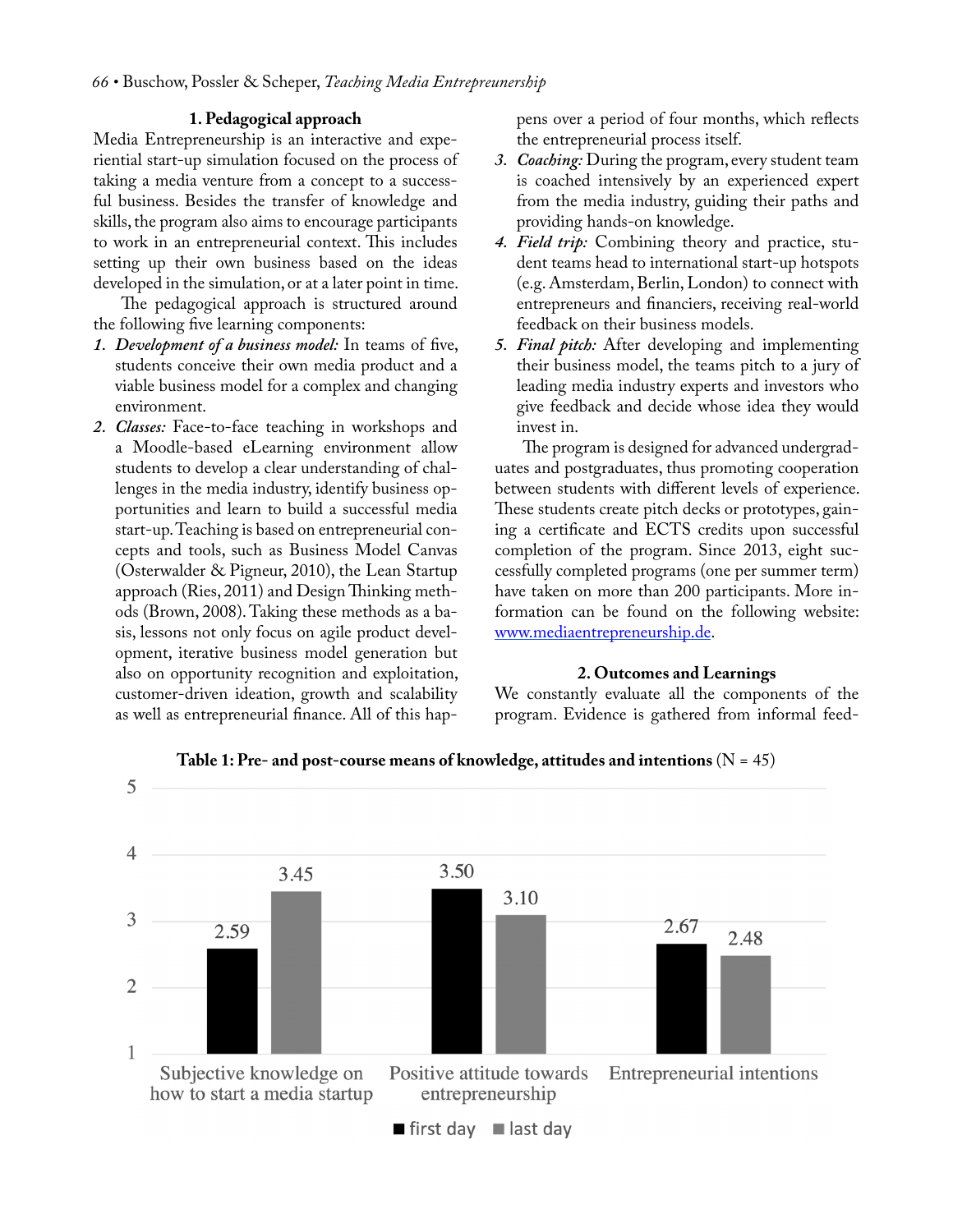back sessions and observations in and after the course. Moreover, in 2017 and 2018, standardized ex ante and follow-up questionnaires were conducted (*N* = 45) based on the Theory of Planned Behavior (Azjen, 1991), which has frequently been used to study the probability of becoming an entrepreneur (Lortie & Castogiovanni, 2015). Attitudes to entrepreneurship, subjective knowledge in entrepreneurship and entrepreneurial intentions were measured on the first and last days of the program.

Based on qualitative and quantitative data, four good practices of teaching media entrepreneurship are found:

- **1. External expertise should be used to bridge professional practice and university teaching, fostering a motivating learning experience:** Although students repeatedly point out in informal feedback sessions that the program involves a great deal of work, the overall evaluation is remarkably positive  $(M = 4.1; SD = 0.9, \text{ on a scale of } 1 = \text{very bad to } 5$ = very good). Students repeatedly highlighted how the productive cooperation with external coaches and industry experts motivated them and created a learning experience that stood out from their usual classes. Moreover, involving external partners allows students to develop their own business networks – some participants even received internships or job offers from contacts they made during the program. External coaches and industry experts should thus be involved in media entrepreneurship education as extensively as possible. This outreach, however, is not only an option for well-funded universities. In fact, our program is completely based on the voluntary engagement of experts who are recruited through our professional network (e.g. alumni of the university), as well as via local start-up accelerator programs. The entrepreneurship sector has a strong culture of "paying forward" and helping each other, and we advise educators to embrace this culture.
- **2. Field trips should be used to provide real-world insights and feedback:** Students consistently rated the field trip as a highlight of the program (*M* = 4.0,  $SD = 0.4$ , on a scale of  $1 = \text{very bad to } 5 = \text{very}$ good). Participants reported that they received interesting insights into the everyday work of entrepreneurs, which helped them to better understand the start-up sector. They also received real-world feedback on their business concepts during company visits.
- **3. Media start-up simulations should aim to create a more informed and realistic perspective of entrepreneurship:** The standardized survey reveals that students' subjective knowledge on founding a start-up including business and legal basics, organization of a start-up and financing increases over the course of the simulation (see Table 1;  $t(44)$  = -9.20, *p* < .001, *Cohen's d*<sub>z</sub> = 1.4). By contrast, students' positive attitude toward becoming an entrepreneur themselves decreases (see Table 1; *t*(43) = 4.09, *p* < .001, *Cohen's d<sub>z</sub>* = 0.6). While Media Entrepreneurship promotes student knowledge, it seems to give an impression of how much effort is needed to run a successful start-up, thus creating a more realistic (although less positive) attitude toward entrepreneurship. Interestingly, at the start of the program students often mention that they expect to gain a better understanding of the advantages and disadvantages of becoming an entrepreneur. The findings indicate that programs like Media Entrepreneurship are well-suited to delivering such insights.
- **4. Learning success should not be measured by the number of start-ups immediately launched from the program, but by the benefits for students' long-term motivation and career planning:** The students' entrepreneurial intentions remained rather stable (see Table 1; *t*(43) = 1.56, *p* = .126, *Cohen's*  $d_z = 0.2$ , and when asked more directly, 30 of the 45 participants said that they could imagine starting their own business in the future. However, only 12 participants planned to do so during or immediately after their studies. The majority were more motivated to engage in entrepreneurship within the next five, 10 or more years  $(n =$ 18). Hence, Media Entrepreneurship does not necessarily motivate students directly to start a new venture (albeit some teams participated in local start-up competitions or even received support from a local start-up accelerator). Rather, the program seems to motivate students to carefully plan their long-term entrepreneurial endeavors (*cf.* Eesley & Lee, 2021). Additionally, we observed that many of the programs' alumni chose to work in the start-up sector after graduation (albeit not necessarily as founders). We thus suggest understanding programs like Media Entrepreneurship as important elements of students' long-term career planning.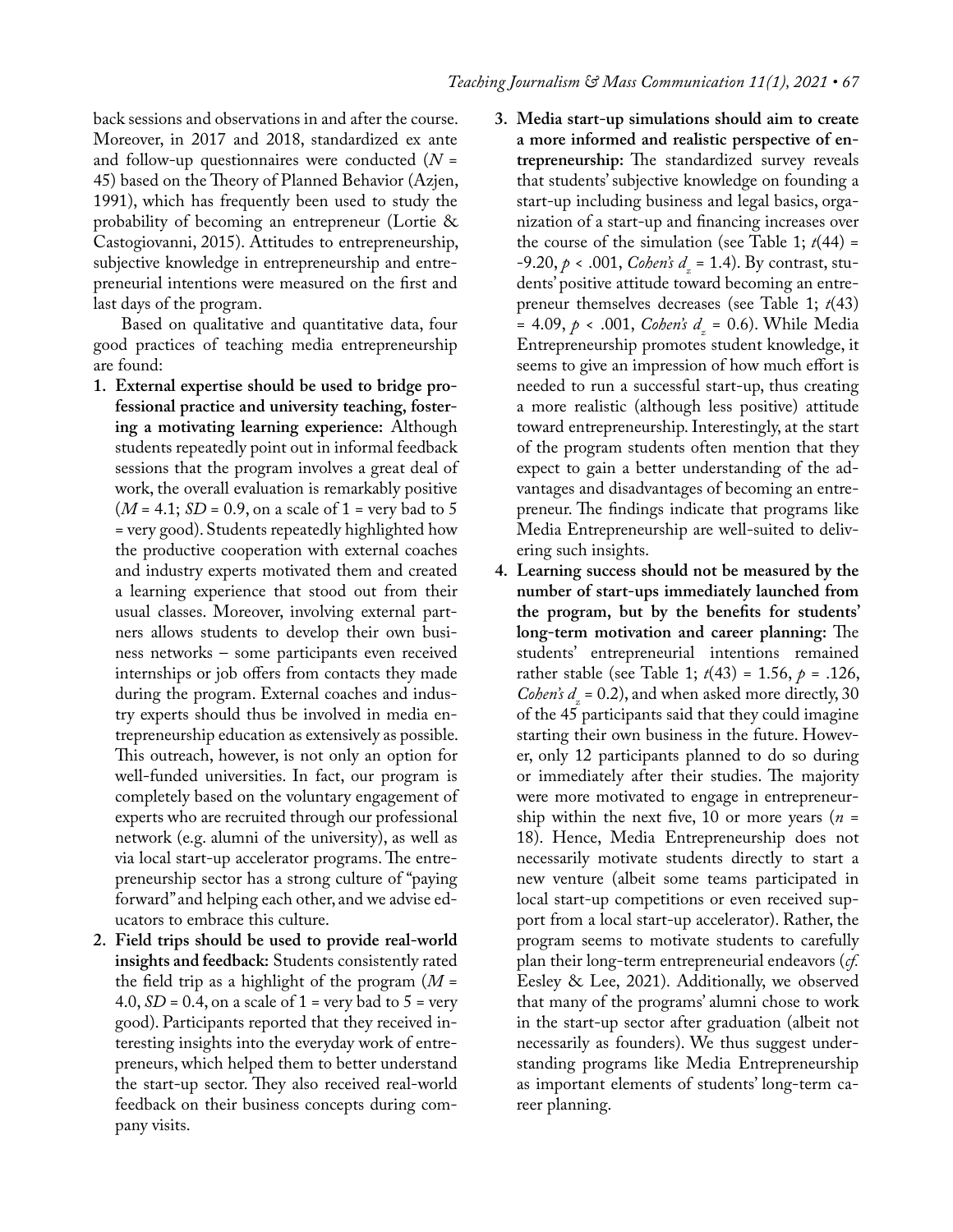### **Conclusion**

In general, the Media Entrepreneurship program shows that interactive and experiential start-up simulations are an effective way of increasing entrepreneurial knowledge and fostering long-term motivation to work in such environments. We encourage educators to consider the lessons learned from seven years of hands-on classroom experience, as well as our longitudinal evaluation, to harness this potential.

### **References**

- Achtenhagen, L. (2017). Media Entrepreneurship— Taking Stock and Moving Forward. *International Journal on Media Management, 19*(1), 1–10. [https://doi.org/10.1080/14241277.2017.1298941](https://doi.org/10.1080/14241277.2017.1298941 )
- Ajzen, I. (1991). The Theory of Planned Behavior. *Organizational Behavior and Human Decision Processes, 50*(2), 179–211. [https://doi.](https://doi.org/10.1016/0749-5978(91)90020-T) [org/10.1016/0749-5978\(91\)90020-T](https://doi.org/10.1016/0749-5978(91)90020-T)
- Brown, T. (2008). Design thinking. *Harvard Business Review, 86*(6), 84–92.
- Buschow, C., & Laugemann, R. (2020). What Makes a Media Entrepreneur? Factors Influencing Entrepreneurial Intention of Mass Communication Students. *Journalism & Mass Communication Educator, 75*(3), 321–334. [https://doi.](https://doi.org/10.1177/1077695820912146) [org/10.1177/1077695820912146](https://doi.org/10.1177/1077695820912146)
- Caplan, J., Kanigel, R., & Tsakarestou, B. (2020). Entrepreneurial Journalism: Teaching Innovation and Nurturing an Entrepreneurial Mindset*. Journalism & Mass Communication Educator, 75*(1), 27–32. [https://doi.](https://doi.org/10.1177/1077695820904987 ) [org/10.1177/1077695820904987](https://doi.org/10.1177/1077695820904987 )
- Casero-Ripollés, A., Izquierdo-Castillo, J., & Doménech-Fabregat, H. (2016). The Journalists of the Future Meet Entrepreneurial Journalism. *Journalism Practice, 10*(2), 286–303. [https://doi.](https://doi.org/10.1080/17512786.2015.1123108) [org/10.1080/17512786.2015.1123108](https://doi.org/10.1080/17512786.2015.1123108)
- Eesley, C.E. & Lee, Y. S. (2021), Do university entrepreneurship programs promote entrepreneurship? *Strategic Management Journal, 42*(4), 833– 861.<https://doi.org/10.1002/smj.3246>
- Ferrier, M. (2013). Media entrepreneurship: Curriculum development and faculty perceptions of what students should know. *Journalism & Mass Communication Educator, 68*(3), 222–241. <https://doi.org/10.1177/1077695813494833>
- Ferrier, M. & Mays, E. (Eds.) (2017). *Media Innovation and Entrepreneurship.* Rebus Community. [https://press.rebus.community/media-innova](https://press.rebus.community/media-innovation-and-entrepreneurship/)[tion-and-entrepreneurship/](https://press.rebus.community/media-innovation-and-entrepreneurship/)
- Goyanes, M. (2015). Factors Affecting the Entrepreneurial Intention of Students Pursuing Journalism and Media Studies: Evidence from Spain*. International Journal on Media Management, 17*(2), 109–126. [https://doi.org/10.1080/142412](https://doi.org/10.1080/14241277.2015.1055748) [77.2015.1055748](https://doi.org/10.1080/14241277.2015.1055748)
- Hunter, A., & Nel, F. P. (2011). Equipping the entrepreneurial journalist: An exercise in creative enterprise. *Journalism & Mass Communication Educator, 66*(1), 9–24. [https://doi.](https://doi.org/10.1177/107769581106600102) [org/10.1177/107769581106600102](https://doi.org/10.1177/107769581106600102)
- Küng, L. (2015). *Innovators in digital news.* London, New York: I.B. Tauris.
- López-Meri, A., Alonso-Muñoz, L., & Casero-Ripollés, A. (2020). What is Behind the Entrepreneurship Intention in Journalism? Entrepreneur Typologies Based on Student Perceptions. *Journalism Practice, 15*(3), 402-419. [https://doi.or](https://doi.org/10.1080/17512786.2020.1715821) [g/10.1080/17512786.2020.1715821](https://doi.org/10.1080/17512786.2020.1715821)
- Lortie, J., & Castogiovanni, G. (2015). The theory of planned behavior in entrepreneurship research: what we know and future directions. *International Entrepreneurship And Management Journal, 11*(4), 935–957. [https://doi.org/10.1007/s11365-](https://doi.org/10.1007/s11365-015-0358-3 ) [015-0358-3](https://doi.org/10.1007/s11365-015-0358-3 )
- Osterwalder, A. & Pigneur, Y. (2010). *Business Model Generation. A Handbook for Visionaries, Game Changers, and Challengers.* Hoboken: John Wiley & Sons.
- Ries, E. (2011). *The lean startup: How today's entrepreneurs use continuous innovation to create radically successful businesses.* New York: Crown Business.
- Singer, J. B., & Broersma, M. (2020). Innovation and Entrepreneurship: Journalism Students' Interpretive Repertoires for a Changing Occupation. *Journalism Practice, 14*(3), 319–338. [https://doi.](https://doi.org/10.1080/17512786.2019.1602478) [org/10.1080/17512786.2019.1602478](https://doi.org/10.1080/17512786.2019.1602478)